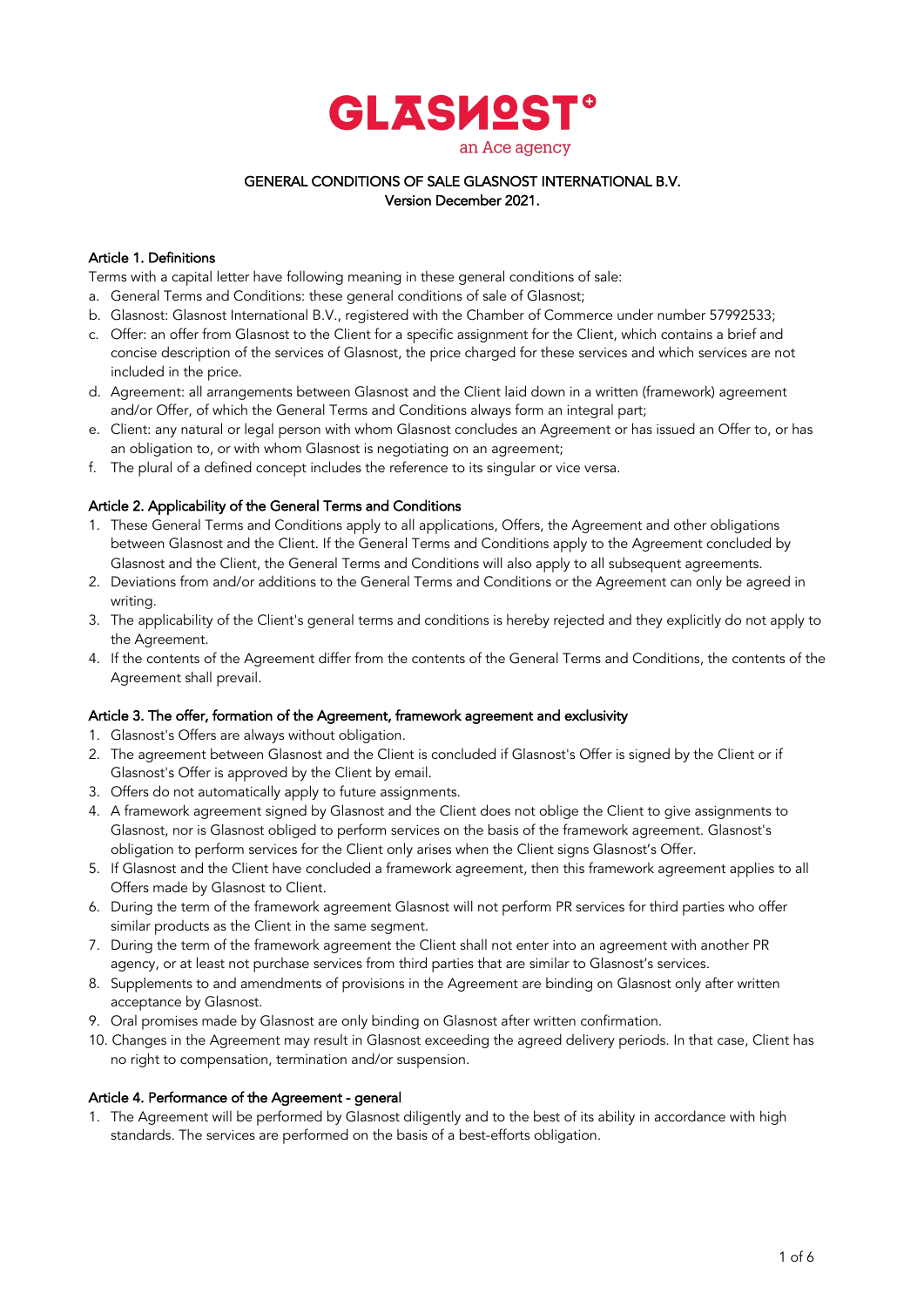

- 2. Glasnost has the right at all times to engage auxiliary persons and third parties for the performance of the Agreement as it sees fit. If Glasnost engages auxiliary persons and/or third parties, Glasnost will require from these auxiliary persons and/or third parties that they perform their services diligently and to the best of their ability in accordance with high standards, with socially accepted ethical standards and with the quality which Glasnost itself applies to its services.
- 3. All assignments are accepted and carried out only with the exclusion of the effect of Sections 7:404 (assignment given with a view to a specific person), 7:407(2) (joint and several liability) of the Dutch Civil Code.
- 4. Glasnost is only capable of performing its services properly if all information necessary for this purpose is made available by the Client timely and in full, and if Client is available for consultation. The Client shall ensure that all data requested by Glasnost that is important for the performance of the Agreement is provided to Glasnost timely and in the desired form. Glasnost is entitled - without any obligation to pay compensation - to immediately suspend its obligations towards the Client if in Glastnost's opinion the Client does not fully comply with its information obligations as described in this paragraph.
- 5. If during the performance of the Agreement the nature, contents or scope of the Agreement are changed, Glasnost is entitled to adjust the originally agreed fee. The originally stipulated period of performance of the Agreement may be altered by an amendment of the Agreement.
- 6. Without thereby being in breach, Glasnost may refuse a request to amend the Agreement if such amendment will have qualitative and/or quantitative consequences for the work to be performed or items to be delivered in that regard.
- 7. If a period is agreed or stated for the delivery of specific items or services, this will never be a strict deadline for Glasnost. If a delivery period is exceeded Glasnost must always be given another opportunity to perform the obligation within a reasonable period.
- 8. If Glasnost and the Client have agreed on an amount for the services to be rendered, this will be an estimate. If Glasnost threatens to exceed this estimate for the services it provides, Glasnost will contact the Client. Glasnost and the Client will then make additional arrangements about the fee for the services of Glasnost still to be provided that are in line with the already existing arrangements. Glasnost's additional services are performed on the basis of the hourly rate applied by Glasnost. The Client shall pay for these additional services.
- 9. Unless otherwise agreed between the Client and Glasnost, Glasnost is entitled to issue a press release after the conclusion of the Agreement.

# Article 5. Prices, payment and collection costs

- 1. Glasnost has the right to reasonably adjust the prices and rates unilaterally at the beginning of each calendar year. In addition, Glasnost is entitled in case of an adjustment of the cost price determining factors, such as personnel costs and fees, taxes and premiums set by the government, to charge these on to the Client with immediate effect by means of an equivalent adjustment of the prices it charges.
- 2. Payments must be made within a period of 30 days after the invoice date. If the full amount is not credited to Glasnost's bank account within thirty days after the invoice date, the Client is immediately in default without further notice being required. From the day the default commences, the Client shall owe 2% interest per month or part of a month.
- 3. Payments by the Client to Glasnost are first deducted from the extrajudicial costs, then from the interest, then from the outstanding invoice, in order from old to new.
- 4. If Glasnost advances costs on behalf of the Client on the Client's request, Glasnost is entitled to apply a surcharge of 20% and to charge this surcharge and costs on to the Client.

#### Article 6. Termination

- 1. If Glasnost and Client have concluded an open-ended framework agreement, Glasnost and the Client have the right to terminate the framework agreement with a notice period of at least 3 months.
- 2. If Glasnost and the Client had concluded a framework agreement for a fixed period, Glasnost and the Client have the right to terminate the framework agreement early with a notice period of at least 2 months. In the case the Client or Glasnost have not given written notice of termination of the framework agreement 2 months prior to the end of the term, the framework agreement will be extended for the duration of 1 year.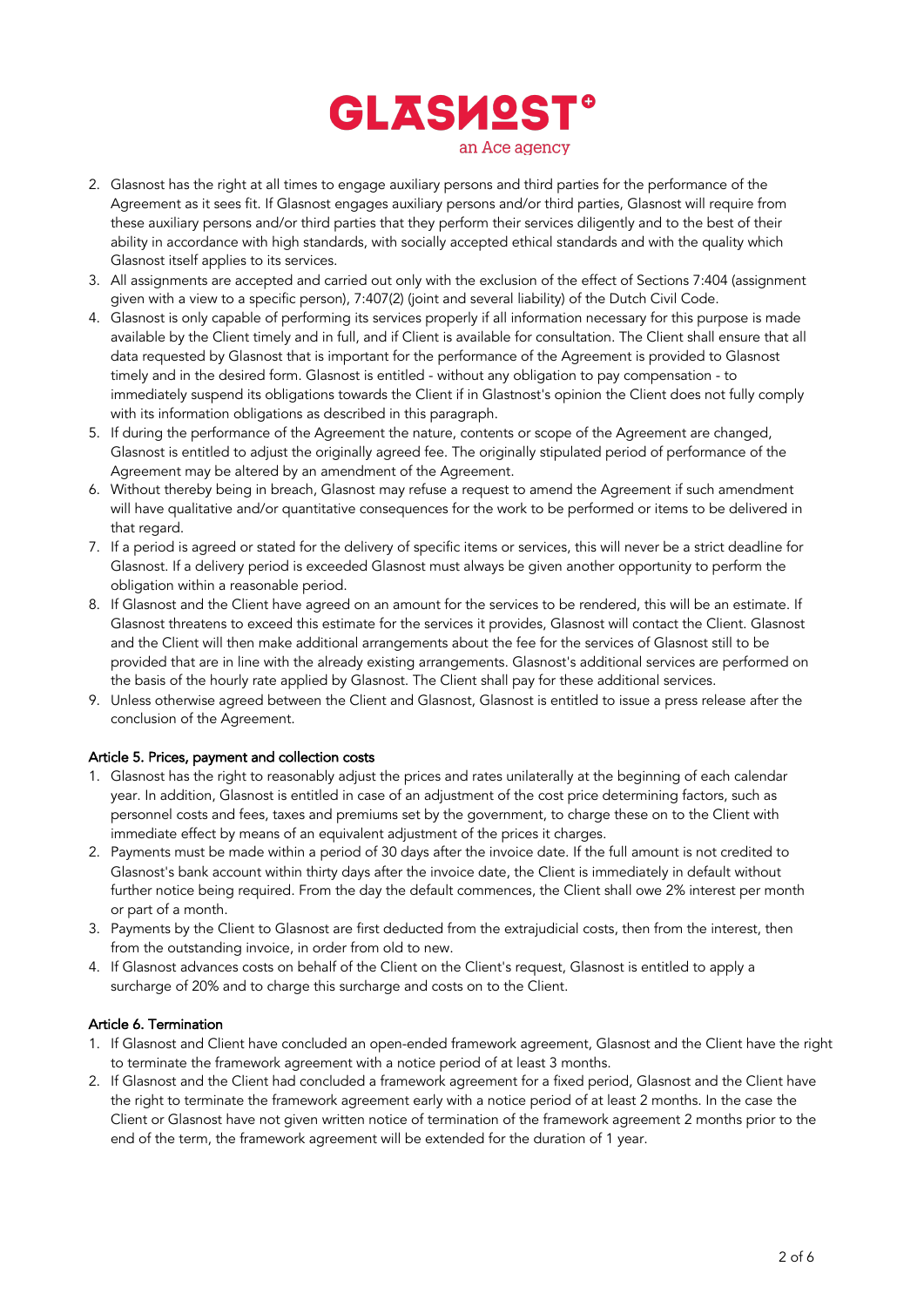

- 3. An Offer ends when Glasnost has fully completed the work described in the Offer, and the Client has fully paid the amount due for the work. An assignment based on the Offer signed by Glasnost and the Client cannot be terminated early, unless there is an external cause as a result of which the services to be provided by Glasnost have become reasonably useless, on which the Client has no influence whatsoever. In the event of an external cause as described above, the Client is entitled to terminate the aforementioned assignment with immediate effect. From the moment of termination Glasnost is no longer obliged to perform its services. As a result of early termination the assignment ends immediately after the Client has paid the total amount of hours worked and costs incurred by Glasnost in full, increased by a cancellation fee of 10%, in Glasnost's opinion.
- 4. Glasnost has the right to terminate the Agreement, or to terminate it early, if there is a failure by the Client in the performance of its obligations under the Agreement, and the Client does not fully rectify this failure within a reasonable period after Glasnost has notified it of this failure. In this context it is not required for the failure to be imputable.
- 5. Glasnost has in any case the right to immediately terminate the Agreement or to terminate it early, without prior written notice of default being required, in the case of: a) (an application for) bankruptcy; b) (an application for) a moratorium on payments; c) (partial) liquidation; d) attachment of the assets of the Client; e) the Client being placed under guardianship or the death of the Client; f) a full or partial transfer by the Client of (major parts of) its company or the control over it; and/or g) a breach of the confidentiality clause.
- 6. In case of termination of the Agreement by Glasnost as meant in Paragraphs 4 or 5 of this article, all claims Glasnost has or may acquire on the Client shall be immediately due and payable.
- 7. Glasnost is not obliged to pay compensation for any damage or to pay/repay costs in connection with the (early) termination.
- 8. Obligations that by their nature are intended to also continue after termination of the Agreement will continue to exist after termination.

# Article 7. ICT

- 1. If the Client provides information carriers, electronic files or software, etcetera, it warrants that these information carriers, electronic files and software are free of viruses and defects.
- 2. If the Client asks Glasnost to use certain equipment and/or software, this will always be entirely for the account and risk of Client. In that case, the Client is obliged to provide all instructions on the way the systems are to be used in a timely and complete manner.
- 3. Glasnost and the Client are obliged to adequately secure their systems and infrastructure and must at all times have anti-virus software in place.
- 4. Access or identification codes provided by or on behalf of Glasnost to the Client are confidential and are to be treated as such by the Client. The Client is only permitted to share these access or identification codes with authorised persons in its own organisation. Glasnost works with password managers.

#### Article 8. Force majeure

- 1. Force majeure applies if the failure of either party cannot be attributed to its fault, or this party is not accountable for it by law, legal act or according to generally accepted standards. In the event of force majeure, either party is entitled (in derogation from Article 6(4)) to terminate the Agreement in writing in whole or in part with immediate effect out of court or to suspend its obligations.
- 2. Force majeure on the part of Glasnost includes, without limitation: (work) strikes in the business of Glasnost, of the Client or of third parties on which Glasnost is in any way dependent for the performance of the Agreement, threat of war, war, insurrection, acts of war, boycott, government measures as a result of epidemics or pandemics (such as Covid-19), disruptions or obstructions in traffic or transport, restrictive measures imposed by government, late delivery of raw materials or other necessary materials or non-delivery, bankruptcy or moratorium on payment of one or more of Glasnost's suppliers or engaged third parties, natural disasters, weather conditions as a result of which the services cannot be adequately performed, power cuts, internet, computer network or telecommunication facilities malfunctions and prejudicial health complaints or death of key personnel of Glasnost (including - but not exclusively - its director(s)), and every other circumstance beyond Glasnost's control which temporarily or permanently impedes performance of the agreement.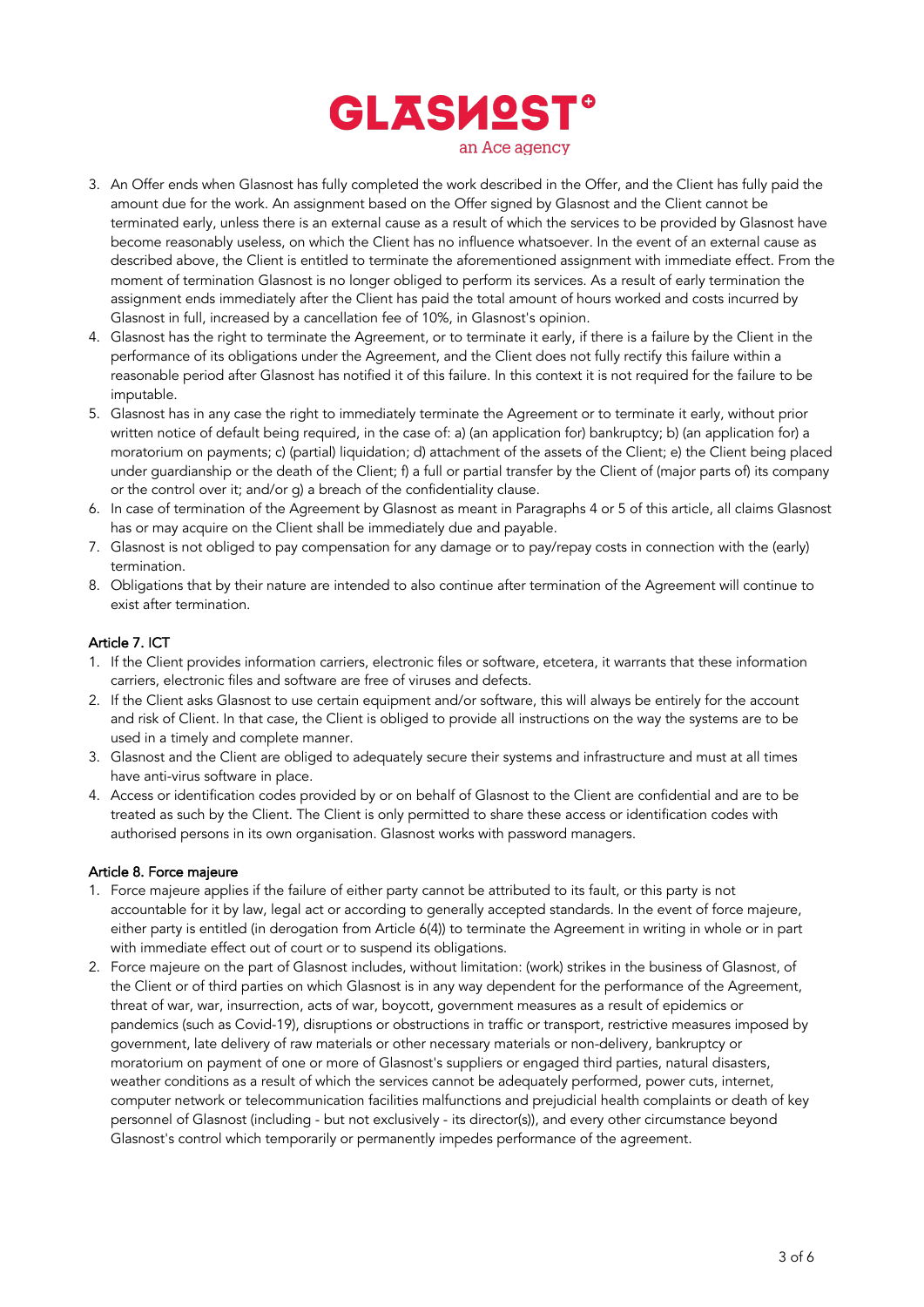

### Article 9. Liability

- 1. Glasnost is insured for possible damage resulting from the performance of its services to a maximum amount of €2,500,000 per claim (to the extent that the professional liability insurance covers the liability claim). Any liability for Glasnost is always limited to the amount that is actually paid out per event by the insurer, whereby a series of events is qualified as one event. If for whatever reason the insurer does not pay out, any liability on the part of Glasnost is limited to an amount equal to the invoices sent by Glasnost to the Client over a period of nine months prior to that event. The Client agrees that the aforementioned cover is adequate for the performance of the Agreement.
- 2. Glasnost is liable for damage to property and/or financial loss to the extent that it is a direct consequence of a material attributable failure of Glasnost, and only to the extent this is directly related to or results directly from the performance of its services. Glasnost is not liable for loss of sales or savings, reduced goodwill and/or other forms of indirect damage of whatever nature.
- 3. Glasnost is not liable for damage caused by or resulting from any act or acts of its contractors, subcontractors or third parties.
- 4. The Client is obliged at all times to substantiate in writing the damage for which it holds Glasnost liable, stating reasons and specifying the damage, within a period of 30 days after the Client discovered or reasonably should have discovered the damage, on pain of forfeiture of its claim.
- 5. Before proceeding to claim damages from Glasnost, the Client must first declare Glasnost in default and give Glasnost the opportunity to perform its obligations within a reasonable period, or to undo/repair the detrimental consequences of the failure and/or the wrongful act.
- 6. All limitations or exclusions of liability in the Agreement and these General Terms and Conditions do not apply if the damage is the result of intent or wilful recklessness on the part of Glasnost, its manager and/or subordinates.
- 7. The Client indemnifies Glasnost fully and unconditionally against claims of third parties which are related to the performance of the Agreement. All resultant costs and damage on the part of Glasnost will be for the Client's account. This indemnification obligation does not apply if the claim of Third Parties is the result of wilful recklessness or intentional act of Glasnost, its manager and/or subordinate(s).

#### Article 10. Intellectual property

- 1. Glasnost reserves the rights and powers which it is entitled to by virtue of its intellectual property rights, which are created and/or registered as a result of services provided by Glasnost for the Client or otherwise.
- 2. Glasnost is entitled to use the knowledge that it has gained through the performance of an Agreement for other purposes, to the extent that it does not disclose any confidential information of the Client to third parties in the process.
- 3. For the duration of the Agreement, and for a period of 3 years after the termination of the Agreement, Glasnost grants the Client a licence to use the intellectual property rights for the agreed purpose and within the agreed territory. If the Client wishes to use the intellectual property rights beyond the agreed purpose and area, this is permitted after Glasnost has granted written permission for this. After the end of the Agreement the Client is obliged to return these documents or data carriers to Glasnost on request for its own account or to destroy them.
- 4. The Client undertakes that, if and to the extent it puts materials, documents, images or other data at Glasnost's disposal in the context of the Agreement, or materials, documents, images or other data are used by or on behalf of Glasnost on the Client's request, the Client is authorised to do so and that these materials and data do not infringe any third party rights. The Client indemnifies Glasnost against claims from third parties in this respect.
- 5. The Client is not allowed to remove or change copyright indications, brands or other indications of intellectual property rights of Glasnost. The same applies to notices/statements that certain information is confidential.
- 6. The Client grants Glasnost the right to use the (trade) names, place of business and logos and other indications connected with Client for marketing purposes. The aforementioned indications can be used inter alia (but not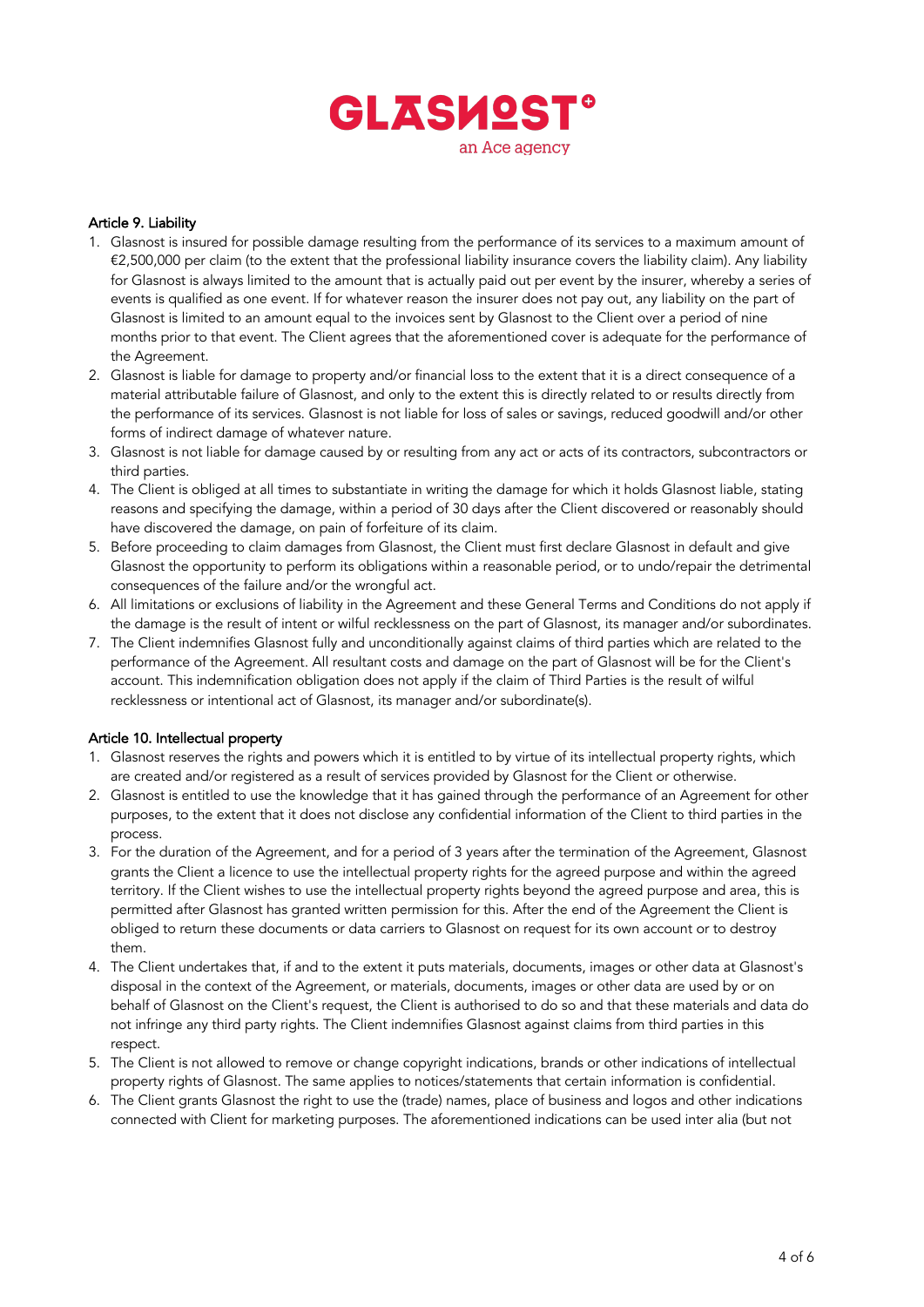

exclusively) for the promotion of Glasnost, as a reference on the Glasnost website and in presentations to customers and prospects.

### Article 11. Data and privacy

- 1. Unless otherwise agreed in writing with the Client, Glasnost may, without further restrictions, store, process and (re-)use all information that Glasnost obtains within the context of an Agreement, to the extent that this information is not designated as personal data.
- 2. To the extent that Glasnost and the Client share personal data with each other in the context of the (possible) conclusion of an Agreement or in the performance of an Agreement, they will reasonably comply with the requirements resulting from the applicable privacy legislation, such as the General Data Protection Regulation ("GDPR").
- 3. The Client warrants that given the nature of the data and the state of the art it will take appropriate technical and organisational measures to protect any personal data that the Client receives from Glasnost.
- 4. The Client guarantees that all data (such as personal data), which it puts at the disposal of Glasnost, is obtained in a lawful manner, is put at the disposal of Glasnost in a lawful and secure manner and that the data does not infringe any third party rights. The Client indemnifies Glasnost against all claims or actions of public authorities and/or individuals against Glasnost resulting from any infringement by the Client and/or its processor of any third party rights or obligations arising from the privacy laws.
- 5. As regards all data and personal data which Glasnost receives from the Client, Glasnost will take all necessary security measures and maintain complete confidentiality, unless disclosure is necessary for the performance of an agreement or to comply with a statutory provision or court order.

# Article 12. Confidentiality and communication

- 1. Glasnost and the Client are obliged to maintain strict confidentiality regarding all data, information and knowledge obtained in the context of this Agreement that should reasonably be assumed to be confidential, unless disclosure is necessary for the performance of an agreement or for compliance with a statutory provision or court order.
- 2. Glasnost and the Client warrant and undertake that their employees and clients engaged by them will comply with the same duty of confidentiality.
- 3. Glasnost and the Client shall not criticise each other publicly.

# Article 13. Non-solicitation clause

- 1. Without prior written permission of Glasnost the Client shall, during the Agreement and for a period of 1 year after termination of the Agreement, refrain from: i) concluding contracts with Glasnost contractors, ii) recruiting employees or representatives of Glasnost by offering them a (temporary) employment contract or otherwise having them perform services, and/or ii) inducing or trying to induce other business relations of Glasnost to break off their relationship with Glasnost partly or completely.
- 2. The Client shall, without further notice of default, owe an immediately payable penalty of €35,000 for every breach of any obligation under this article, and €6,000 for each day or part of a day that this breach continues, with a maximum penalty of €350,000. In addition, Glasnost is entitled to claim damages from the Client.

#### Article 14. Other provisions

- 1. The Client waives his right to terminate, annul or suspend and/or set off.
- 2. The invalidity of any provision in the Agreement and/or these General Terms and Conditions shall not affect the validity of the remaining provisions of the Agreement and these General Terms and Conditions.
- 3. If it is established in court that one or more articles in the Agreement or these General Terms and Conditions are invalid or otherwise non-binding, Glasnost and the Client will, in joint consultation and in the spirit of the Agreement and/or these General Terms and Conditions, amend these to establish provisions that differ as little as possible from the non-binding articles concerned.